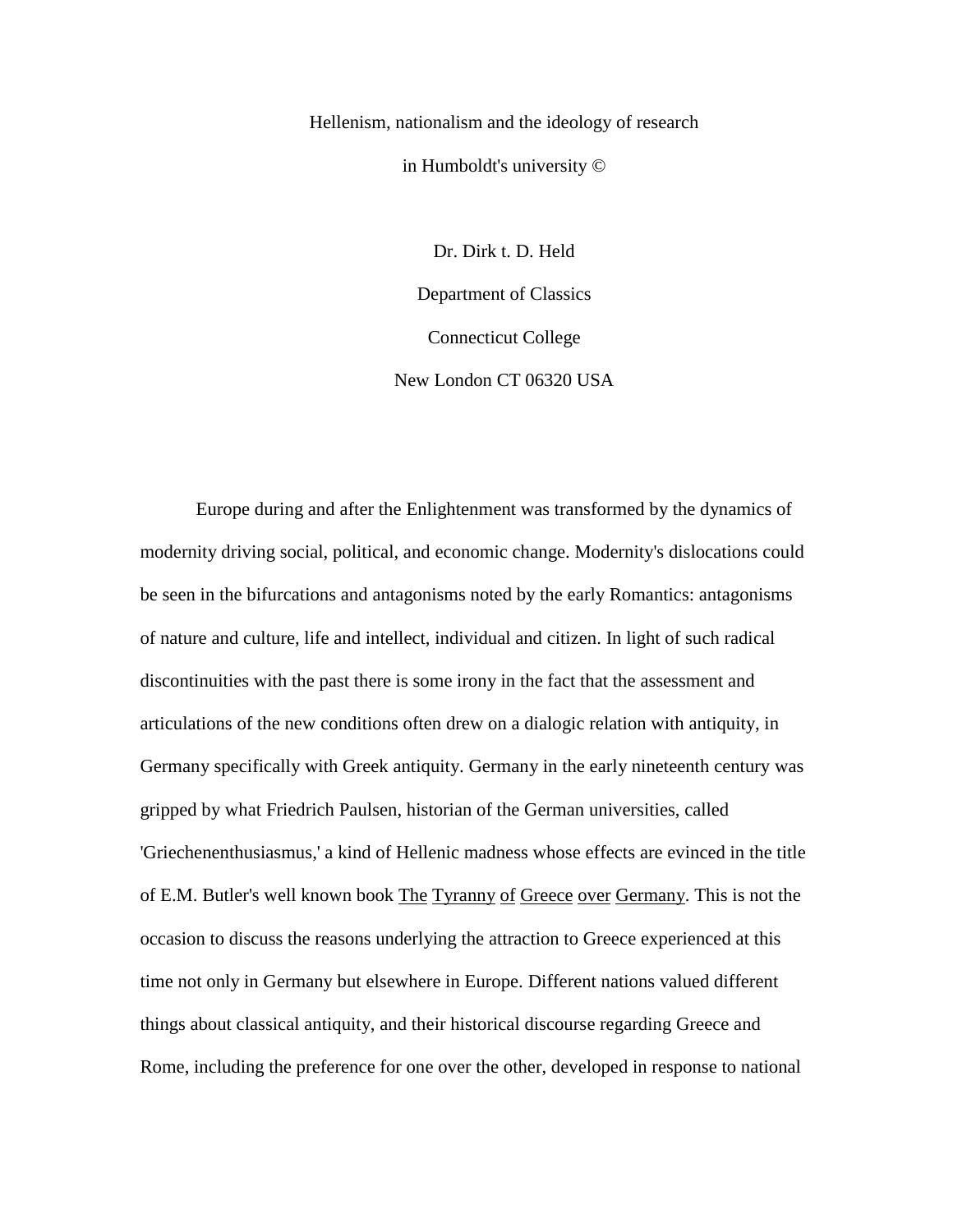priorities. As one scholar notes: 'No formula can sum up, no summary do justice to the perpetual revolution that was the nineteenth century's contact with the Greeks.'1

Within the restricted limits of this paper my purpose is twofold. First, to note the significance of the 'contact with the Greeks' for the foundation of the University of Berlin and for the political and cultural objectives assigned to it which transcended the humanistic curriculum. Secondly, I want to illustrate how the process of inquiry (centered in the universities) that was used to advance these objectives ultimately devitalized their fulfillment and rendered problematic the meaning of the classical past, a legacy which still confronts us today.

To understand the influence of Hellenism we must take note of German national priorities after the Napoleonic conquest and the response to them by the great educational minister and founder of the University of Berlin, Wilhelm von Humboldt. He thought that proper study of the Hellenic past would intensify the emerging German national consciousness and reconcile it to the changes brought by modernity. Humboldt hoped that immersion in Greek culture would bring about national integration at the same time that it distinguished Germany from French culture which was rooted in the Roman tradition.2 The vehicle for this task was to be the university. Growing industrialization and the new mercantile state threatened disruption of the harmony of the autonomous individual, and Humboldt envisioned an ideal totality of human life which was free from

<sup>1.</sup> Anthony Grafton, 'Germany and the West 1830-1900,' in K.J. Dover, edit., Perceptions of the Ancient Greeks, London: Blackwell, 1992, p. 243.

<sup>&</sup>lt;sup>2</sup>. U. Preuße, Humanismus und Gesellschaft, New York & Bern, 1998, p. 6.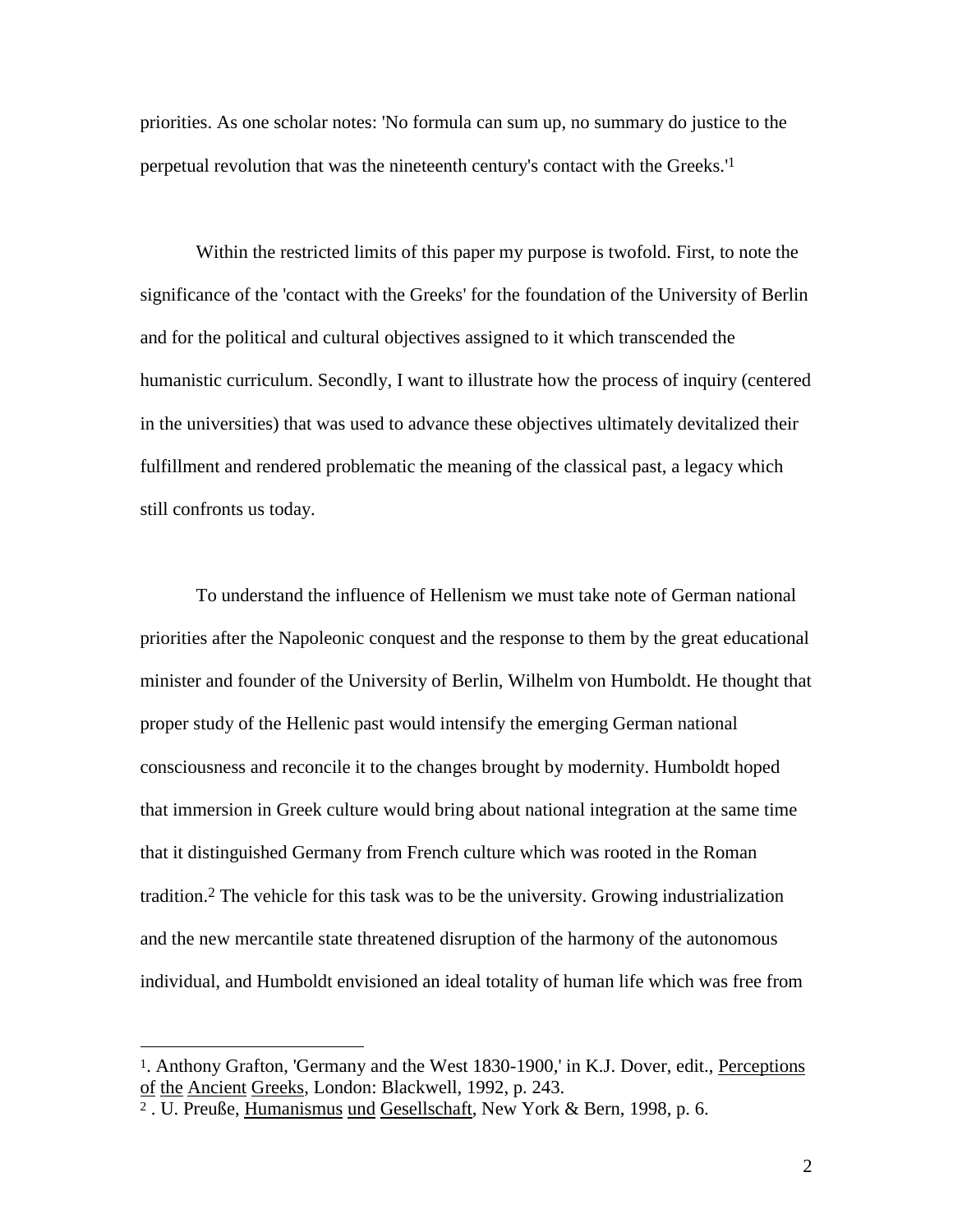instrumentalist ends. He attempted to introduce the Greek ideal into the new curriculum of the university not simply as a scholarly subject but for the promulgation of cultural and intellectual harmony in those taking up the subject. The intellectual realization of this would come from study of the Greeks who had attained this type of existence for themselves.3 To Humboldt, the German people were uniquely like the ancient Greeks and thus, more than any others, would benefit from an intense exposure to their culture. He believed that the study of antiquity, specifically what men had been like in ancient Greece, would produce a new kind of society for Germany.4 Her citizens would benefit from the study of what the Greeks were really like because such study would reveal '"some sort of idea" of a human perfection wherein maximum many-sidedness was … integrated into a harmonious whole.'5

As education minister he recruited to this endeavor as adviser on educational policy his friend, the great classical scholar Friedrich Wolf, in whom he saw a man who 'knew how this knowledge [of classical antiquity] should be applied so as to enhance the "Bildung" of the entire nation.'6 Wolf was in accord with Humboldt's claim in his 1793 essay on the study of antiquity that

<sup>&</sup>lt;sup>3</sup>. Horst Siebert, 'Humboldt und die Reform des Bildungswesen', in Joachim H. Knoll  $\&$ Horst Siebert, Wilhelm von Humboldt: Politiker und Pädagoge, (Verlag Rudolf Miller) Bad Godesberg, 1967, p. 36.

<sup>4 .</sup> Ute Preuße, Humanismus und Gesellschaft, New York & Bern, 1998, p. 7, describes the conviction 'daß der am besten gebildete Bürger auch der beste Staatsbürger sei, ja, daß umgekehrt die Verfassung des Staates eine Prüfung am so gebildeten Bürger standhalten mußte.'

<sup>5.</sup> Paul R. Sweet; Wilhelm von Humboldt. A Biography, 2 vols, Columbus, Ohio (Ohio State University Press), 1978, 1980; vol. 1, p. 127

<sup>6.</sup> Paul R. Sweet; Wilhelm von Humboldt. A Biography, 2 vols., Columbus, Ohio (Ohio State University Press), 1978, 1980; vol. 2, p. 25.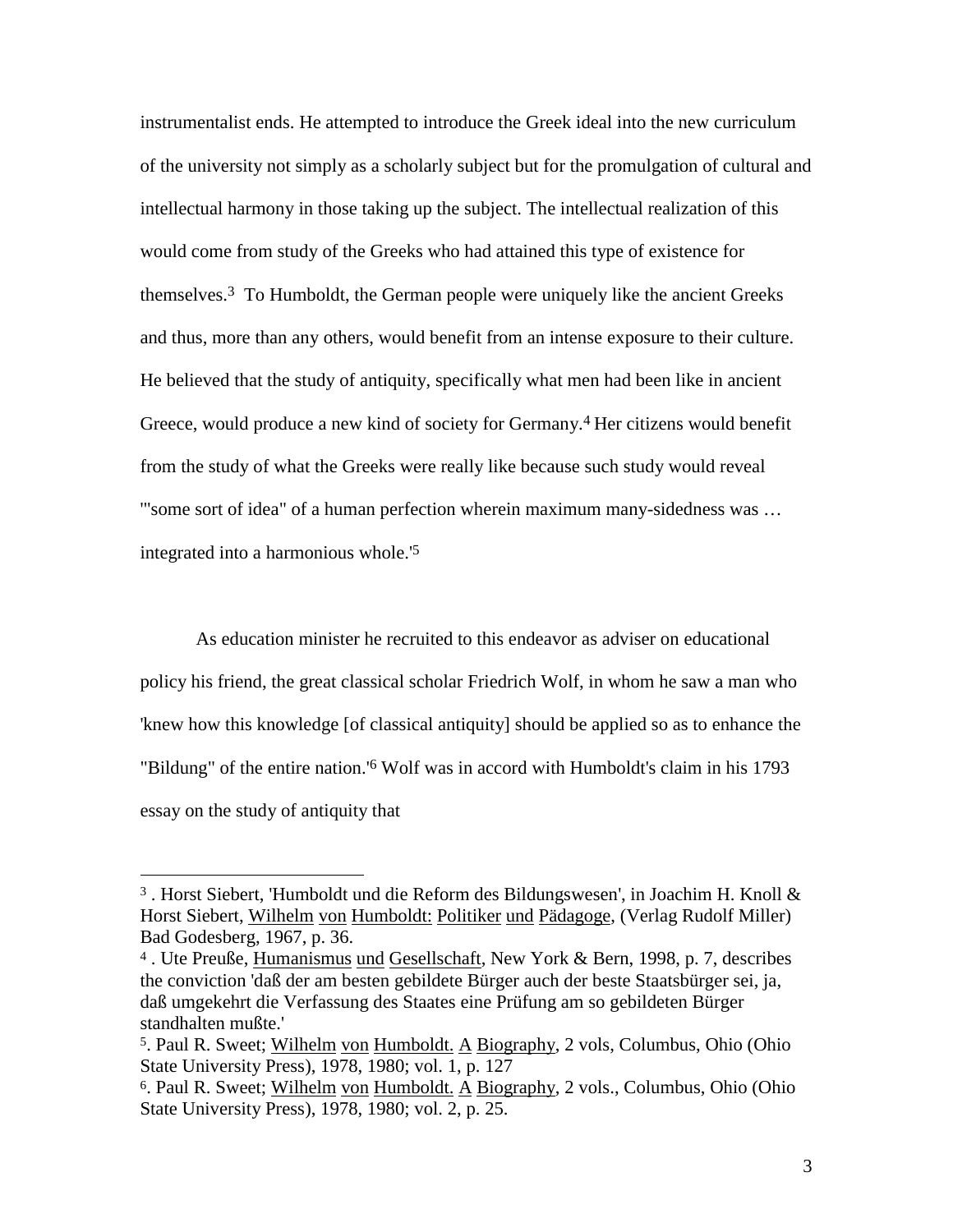The study of the characteristics of Greek culture is especially beneficial in an epoch when, for countless reasons, attention is more focused on masses of men than on individuals, more on external values and uses than on inner worth and enjoyment, and when a high and variegated culture has deviated very far from the earlier simplicity.<sup>7</sup>

Humboldt could assert this because to him, as to many others, the ancient Greeks had been portrayed as free from the fissures opening in the modern imagination, free, to quote Michael Hamburger on the German idealists, of

[the] grueling awareness of the disparity between mind and world, idea and reality, reflection and spontaneous impulse, art and nature —art in the wider sense that embraced what we now call civilization, all that is the result of conscious endeavour, science, ingenuity.8

Humboldt's program assumed that full human self-realization would follow from the encounter with the culture of classical antiquity. From it the individual could come to manifest in a new form and totality the Greek ideal of humanity. The study of antiquity at the university would thus be the means to attain that unity of body and soul, of

<sup>7. &#</sup>x27;Über das Studium des Altertums und des griechischen insbesondere,' Gesammelte Schriften vol. 1. Translation from Paul R. Sweet, Wilhelm von Humboldt. A Biography, 2 vols., Columbus, Ohio (Ohio State University Press), 1978, 1980; vol. 2, p. 26.

<sup>8.</sup> Michael Hamburger, edit., Holderlin, Baltimore 1961, p. xvii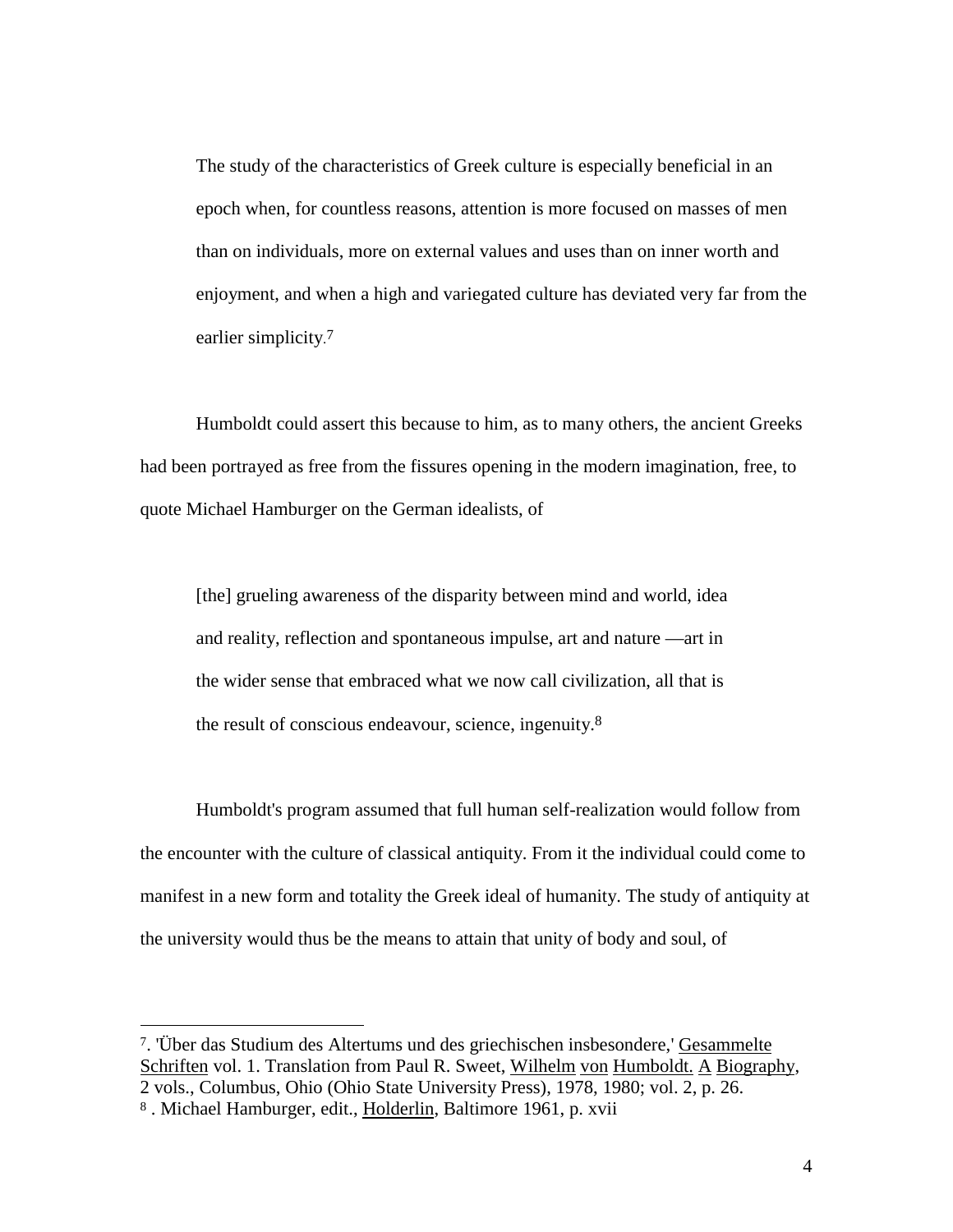community and individual, the harmony of human capacities that were embodied by the Greeks.9

 Both Wolf and Humboldt thought that this harmonious totality of human character would be formed as much by the intellectual and analytical skills gained in the practice of science (Wissenschaft) as by the actual knowledge of antiquity that scholarly analysis yielded.10

In this belief, the Humboldtian program for the University of Berlin contained contradictory ends.

Humboldt was aware that the changing nature of knowledge during the beginning of the nineteenth century included a central and expanding role for by research. Both he and F.A.Wolf had to acknowledge that the process of gaining knowledge had become more important than the knowledge itself, and argued that the process of investigation is what developed men's creative powers. Here began the so-called Forschungsimperativ, which bound the universities inextricably to a duty to create new knowledge. The paths of scientific knowledge and character formation began moving in separate directions. The intent to educe humanistic Bildung, the molding of character to national and cultural aspirations, came into direct conflict with the stimulus behind the development of Wissenschaft by the end of the 18th century.

<sup>&</sup>lt;sup>9</sup>. Horst Siebert, 'Humboldt und die Reform des Bildungswesen', in Joachim H. Knoll  $\&$ Horst Siebert, Wilhelm von Humboldt: Politiker und Pädagoge, (Verlag Rudolf Miller) Bad Godesberg, 1967, p. 36.

<sup>10.</sup> Horst Siebert, 'Humboldt und die Reform des Bildungswesens', in Joachim H. Knoll & Horst Siebert, Wilhelm von Humboldt: Politiker und Pädagoge, (Verlag Rudolf Miller)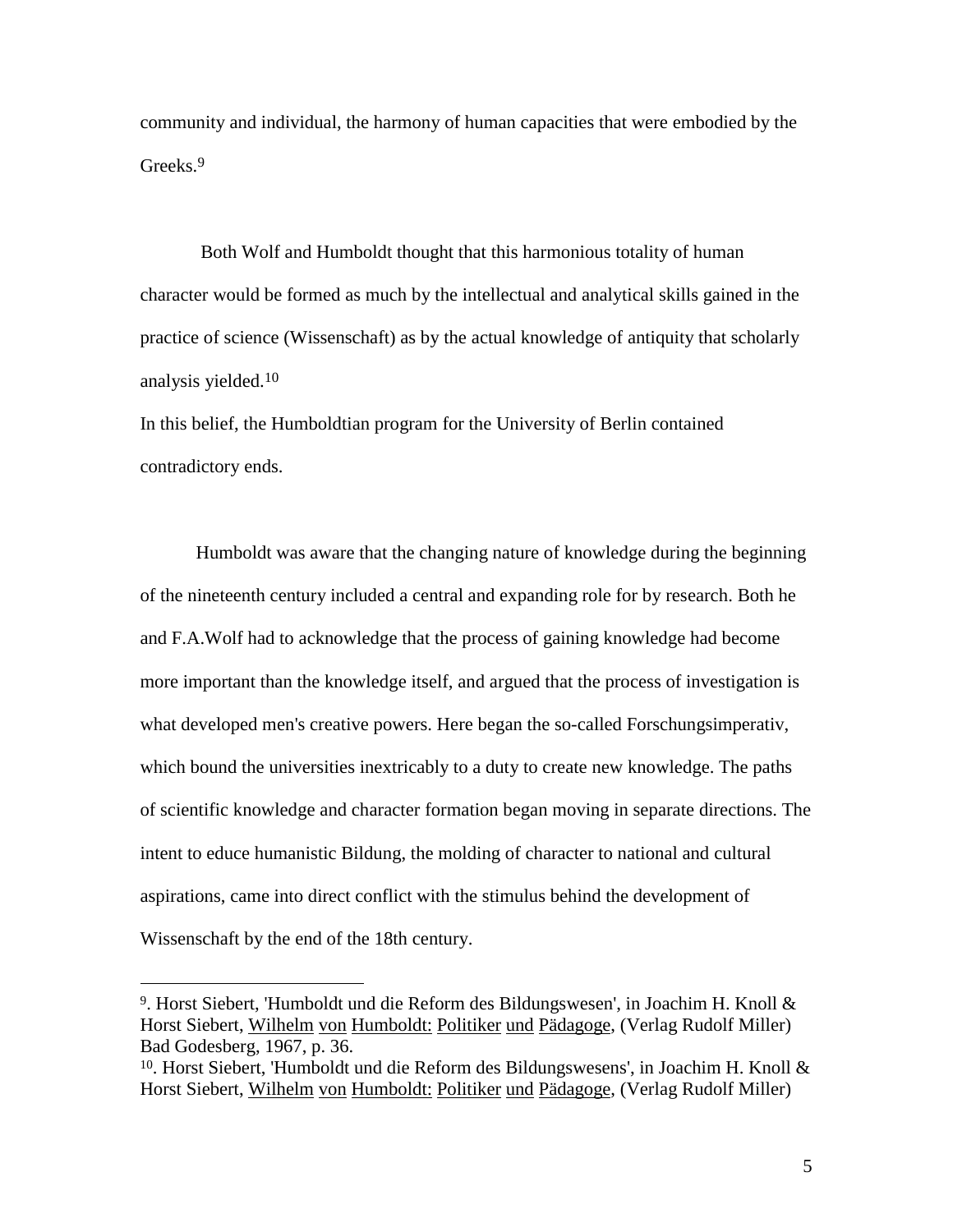Tension between the normative value gleaned from Greek antiquity (with its productive value for German citizenship) and the demands of Wissenschaft (emphasizing the priority of empirical description [Beschreibung]) were already evident to Winckelmann, the originating spirit of German philhellenism. Early on he had pleaded for a learning about the past which would not be just dead facts and would amount to more than the remembered sum total of what other minds have thought before. He wrote:

Life is much too short that we should let it slip away over a book from antiquity: and the entire science of antiquity is not worth this, since, even if we have become very learned, we know nothing except what another did or thought.11

The new understanding of Wissenschaft assumed as its goal the practice of empirical research, free of pre-determined values, and aimed at establishing new objective facts.12 This conflict is sometimes obscured in Wolf's work. In his Darstellung der Altertumswissenschaft of 1807, Wolf states that the goal of his discipline is 'knowledge of ancient man [Menschheit] himself' which on Humboldt's reasoning would

Bad Godesberg, 1967, p. 34 f.

<sup>11. &#</sup>x27;Das Leben…ist viel zu kurz als daß wir es über einem Buch vom Alterthum…verliehren sollten: und die gantze Wißenschaft des Alterthums ist dieses nicht werth, weil wir wenn wir sehr gelehrt werden, nichts wißen, als was andere gethan oder gedacht haben.' (*Briefe* iv, 7). Quoted in David Constantine, Early Greek Travelers and the Hellenic Ideal, Cambridge (Cambridge Univ. Press), 1984, p. 96 12 . Axel Horstmann, 'Die "Klassische Philologie" zwischen Humanismus und Historismus. Friedrich August Wolf und die Begründung der modernen Altertumswissenschaft', Berichte zur Wissenschaftsgescgichte 1 1978, p. 52.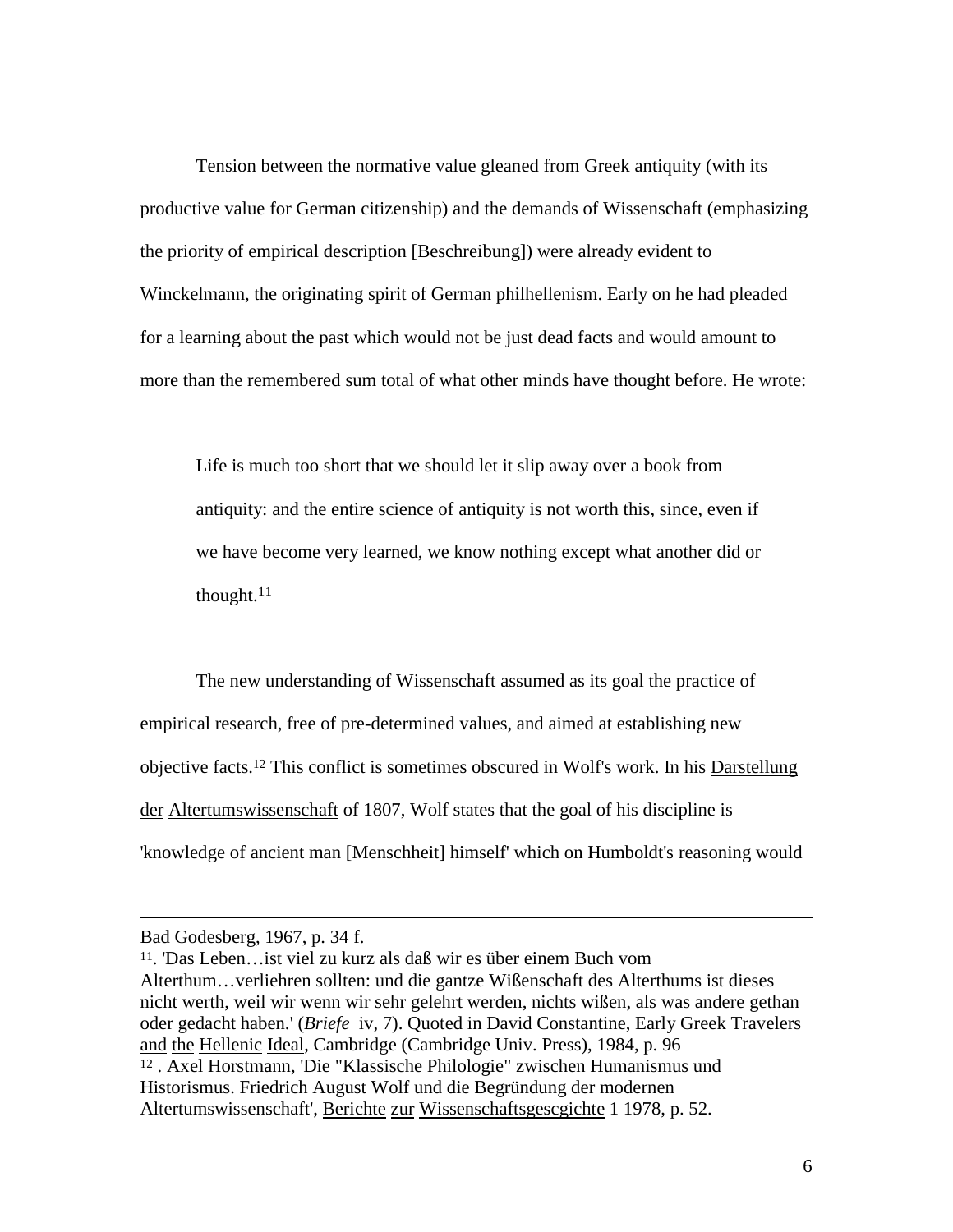be sufficient for the task of evoking Bildung. Yet Wolf also argued for the autonomy of Wissenschaft and its 'Selbsttätigkeit' which implicitly stepped away from the larger cultural goals of Bildung.

There were further developments in the structure of knowledge that eroded Humboldt's vision. Rudolph Stichweh<sup>13</sup> has argued that before 1800, scholars and scientists had been concerned with a systematically unified order of the disciplines (Wissenschaften), but that after that time the plurality of disciplines had to be acknowledged. During the 18th century the academic disciplines had been thought of as entities of secure knowledge having a fixed relation to one another, and their demarcation from one another was considered static. This unity was lost as the disciplines became *historically variable unities* that took on *dynamic interrelations* with other disciplines within an overall system of knowledge. Stichweh points out that the disciplines were increasingly becoming self-referring closed systems, characterized by professional autonomy.

The principle contrast between the structure of knowledge in the 18th and the 19th centuries is that the 18th century, in a reflection of a hierarchical social structure, maintained a hierarchy of Faculties and, *a fortiore* , of the branches of knowledge. Christian Wolff in his "'Ratio Praelectionum' of 1735 codified the triad of history, philosophy and mathematics, ceding special significance to philosophy. This was based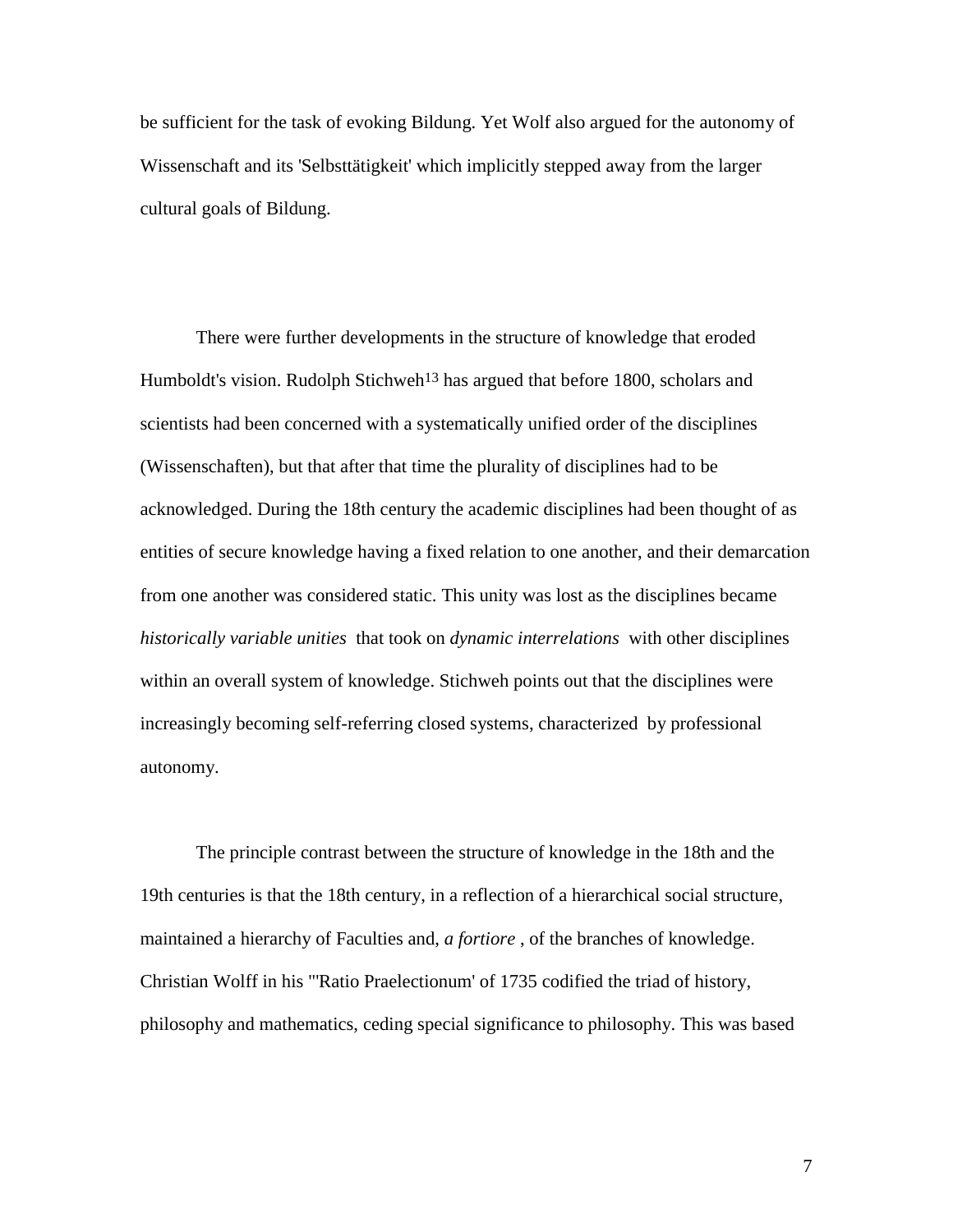on the belief that history had to do with "particular things" whereas philosophy was concerned with their grounds and causes. Wolff gave philosophy a fundamental role that comprehended all other areas of knowledge. The European tradition of 'scientia,' Stichweh notes, unfortunately had no place for empirical knowledge, which rendered it problematical as scientific investigations increased.

Stichweh observes that the 18th century triad of history, philosophy and mathematics institutionalized a *vertical or hierarchical differentiation* of knowledge. The entire scope of human knowledge was reconstructed into three separate realms, and none of the three was capable of being itself completely defined without reference to the other two. Here was created a sequence and succession of increasing perfection. The hierarchy of the faculties stabilized intellectual life and ensured cultural homogeneity. This organization of knowledge is reflected in that monument to the Enlightenment, the Encyclopédie of Diderot and d'Alembert where the totality of human knowledge was presented in clear alphabetical order, and where the unity of all knowledge was guaranteed by the privileged eye of philosophy.14

What Humboldt confronted then as he was organizing the University of Berlin was quite a different situation. Instead of the vertical or hierarchical differentiation of the Enlightenment, what was emerging were disciplines with a *horizontal differentiation*, in

 <sup>13.</sup> Rudolph Stichweh, Zur Entstehung des modernen Systems wissenschaftlicher Disziplinen: Physik in Deutschland 1740-1890, Frankfurt (Suhrkamp Verlag), 1984. 14. See Erika Hültenschmidt, "Enzyklopädien, Wissensdifferenzierung und Sprachwissenschaften um 1800 (Frankreich)", in Gert Schubring, (Hrsg.) 'Einsamkeit und Freiheit' neu besichtigt. Universitätsreformen und disziplinenbildung in Preussen als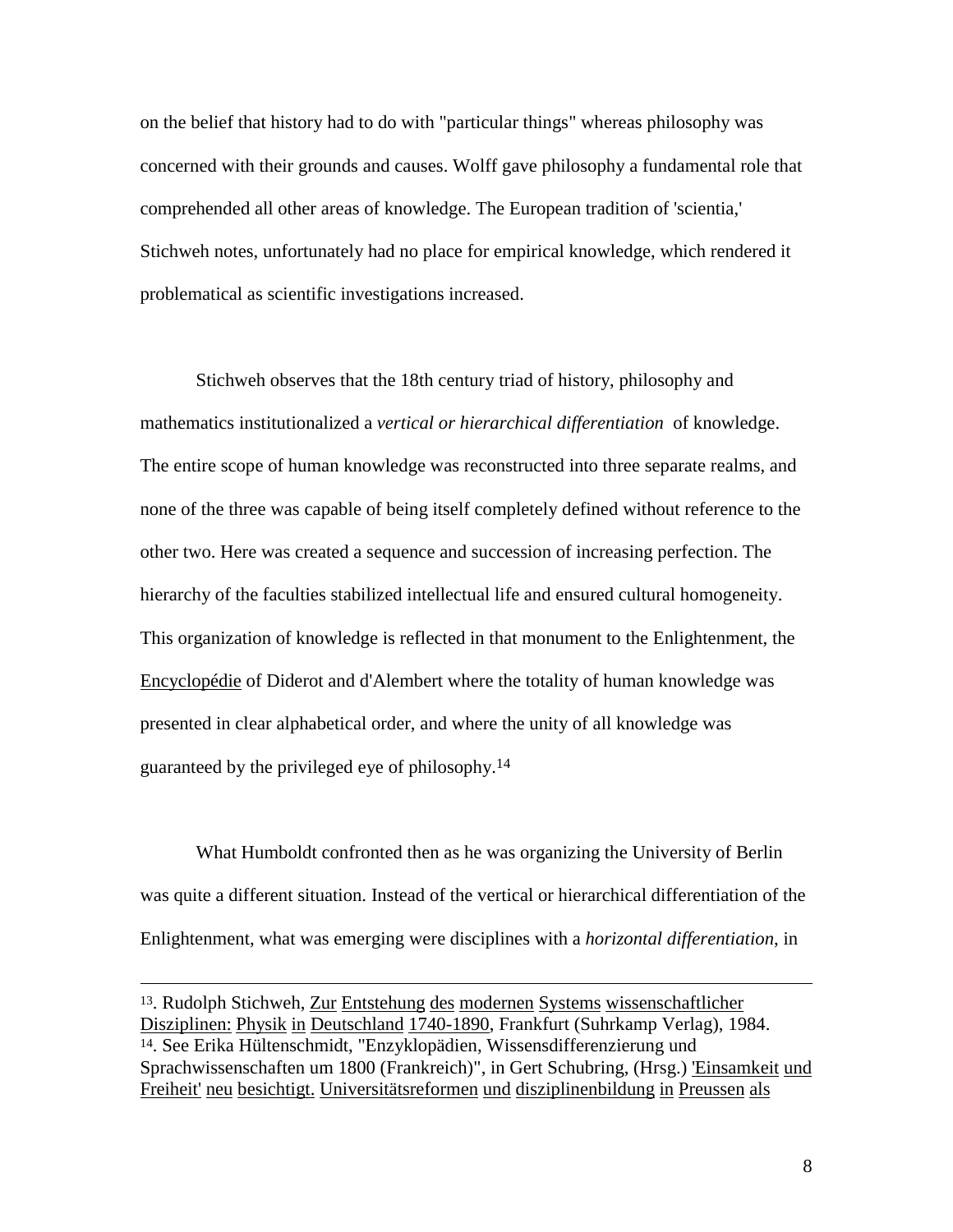which any breaks in interdependence furthered the development of autonomous disciplines which addressed specific areas of reality. As Stichweh says, the Logic of the Modern is manifested in the replacement of a *rank ordering of the disciplines* by a system of *disciplines functioning horizontally, side-by-side with increasing heterogeneity*

. Moreover, the disciplines separate not only internally into an increasing number of subdisciplines, repeating the process of system-building *within* the system of disciplines, but they also separate themselves from the non-scientific and non-academic environment. This is a result of the tendency of disciplines each to develop a highly selective perception of the scientific and intellectual environment. The logic of the academic disciplines creates a multiplicity of perspectives on the world, and from this fact emerges a strongly decentralized structure of the system of knowledge (Wissenschafts-sytems). No longer was there a place for a single representative voice, such as philosophy had had, such as theology had had, and, Humboldt hoped, such as Greek antiquity would have.

German enchantment with Greek antiquity drove the humanistic program of the university, and for a while was intensified by it in the form of the new science of antiquity, Altertumswissenschaft. The rapid development of this historical science, the ancient 'Realien,' the plethora of art works recovered, reported, and analyzed, along with the critical methods applied to the texts of the ancient world, weakened the paradigmatic powers which many gave or sought to give the past over the present. The result was the demythologization of the Greek past. The accumulation of facts effectively blunted the imaginative absorption of Greek antiquity.

## Modell für Wissenschaftspolitik im Europades 19. Jahrhunderts, Stuttgart, 1991, p. 74 f.

 $\overline{a}$ 

9